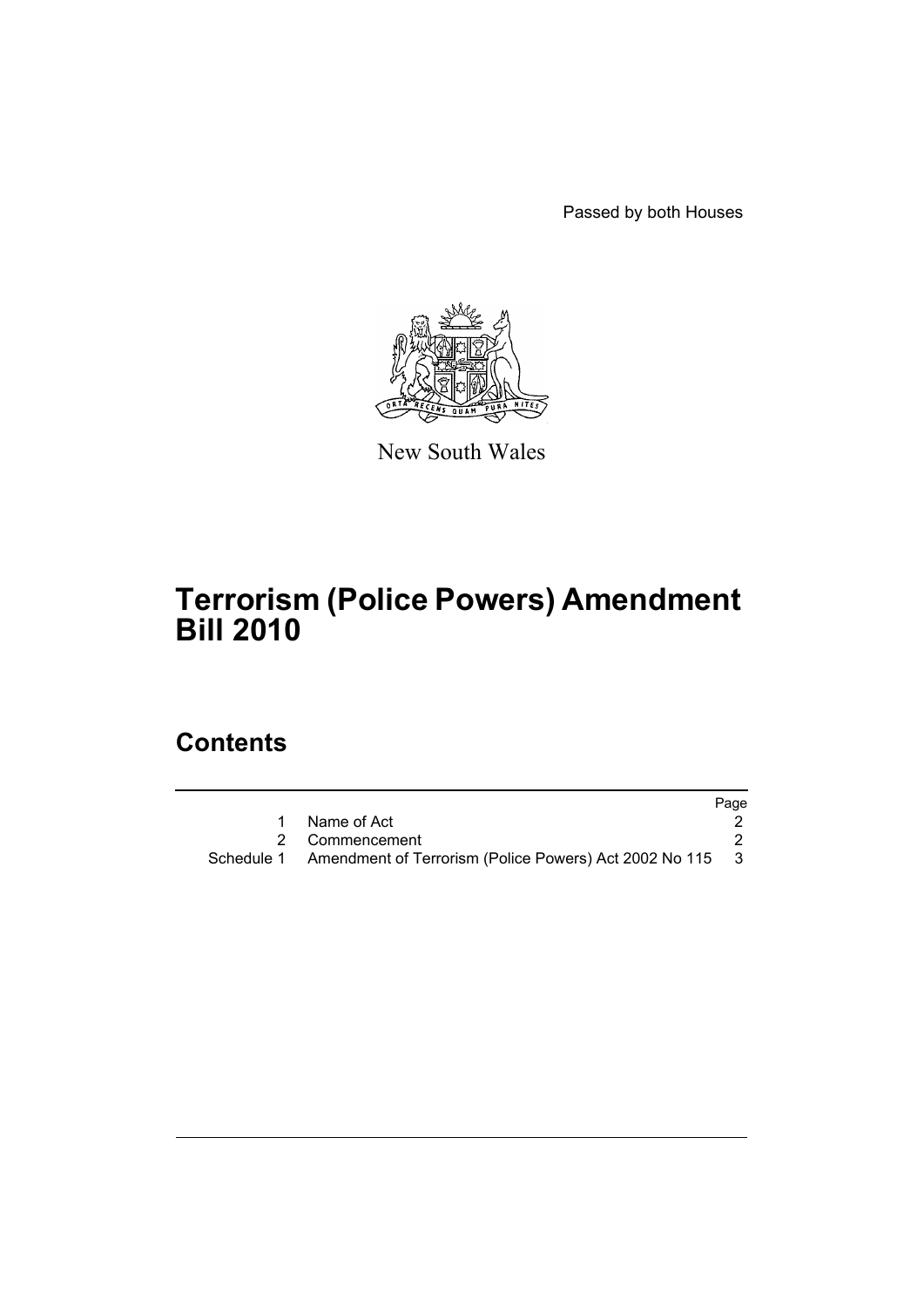*I certify that this public bill, which originated in the Legislative Assembly, has finally passed the Legislative Council and the Legislative Assembly of New South Wales.*

> *Clerk of the Legislative Assembly. Legislative Assembly, Sydney, , 2010*



New South Wales

# **Terrorism (Police Powers) Amendment Bill 2010**

Act No , 2010

An Act to amend the *Terrorism (Police Powers) Act 2002* as a consequence of a review carried out under section 36 of that Act.

*I have examined this bill and find it to correspond in all respects with the bill as finally passed by both Houses.*

*Assistant Speaker of the Legislative Assembly.*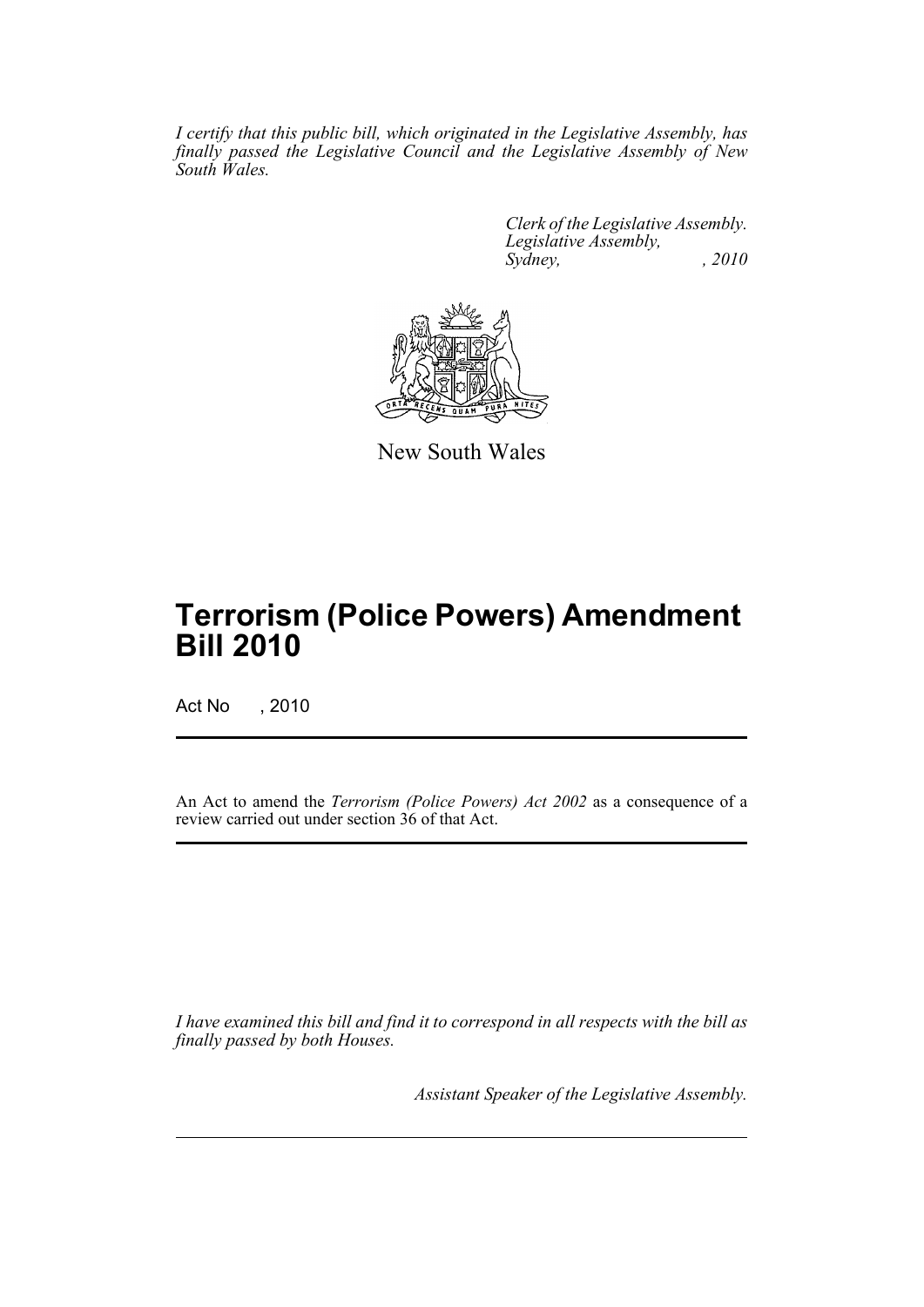## <span id="page-2-0"></span>**The Legislature of New South Wales enacts:**

## **1 Name of Act**

This Act is the *Terrorism (Police Powers) Amendment Act 2010*.

## **2 Commencement**

- (1) This Act commences on a day or days to be appointed by proclamation, except as provided by subsection (2).
- (2) Schedule 1 [20] commences or is taken to have commenced on 13 September 2010.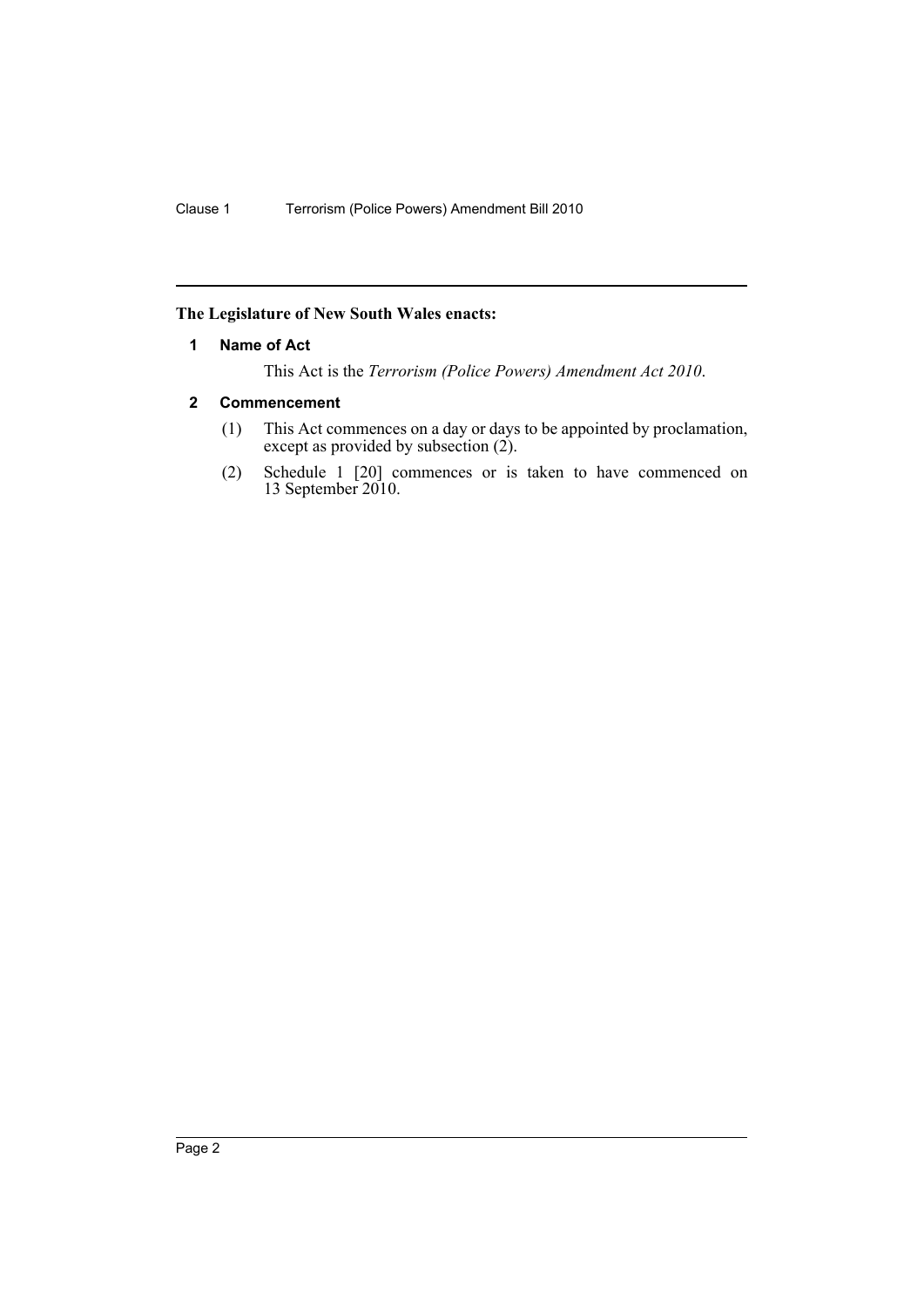Amendment of Terrorism (Police Powers) Act 2002 No 115 Schedule 1

## <span id="page-3-0"></span>**Schedule 1 Amendment of Terrorism (Police Powers) Act 2002 No 115**

#### **[1] Section 4 Other definitions**

Insert in alphabetical order in section 4 (1):

*impaired intellectual functioning*, in relation to a person, means:

- (a) a total or partial loss of the person's mental functions, or
- (b) a disorder or malfunction that results in the person learning differently from a person without the disorder or malfunction, or
- (c) a disorder, illness or disease that affects the person's thought processes, perceptions of reality, emotions or judgment, or that results in disturbed behaviour.

#### **[2] Section 23 Supplying police officer's details and other information**

Insert at the end of section 23 (2):

The written statement is to be provided within 30 days of the request being made.

#### **[3] Section 26PA**

Insert after section 26P:

#### **26PA Supreme Court may order provision of legal aid**

- (1) This section applies to proceedings before the Supreme Court in connection with an application for the making or revocation of a preventative detention order or prohibited contact order.
- (2) The Supreme Court may, if the Court is satisfied it is in the interests of justice to do so, order the Legal Aid Commission to provide legal aid in proceedings to which this section applies to:
	- (a) a person in relation to whom a preventative detention order is being sought, or
	- (b) a person who is subject to such an order.
- (3) If the Supreme Court makes an order under subsection (2), the police officer who is detaining the person must give the person reasonable assistance to enable the person to contact the Legal Aid Commission to obtain the legal aid.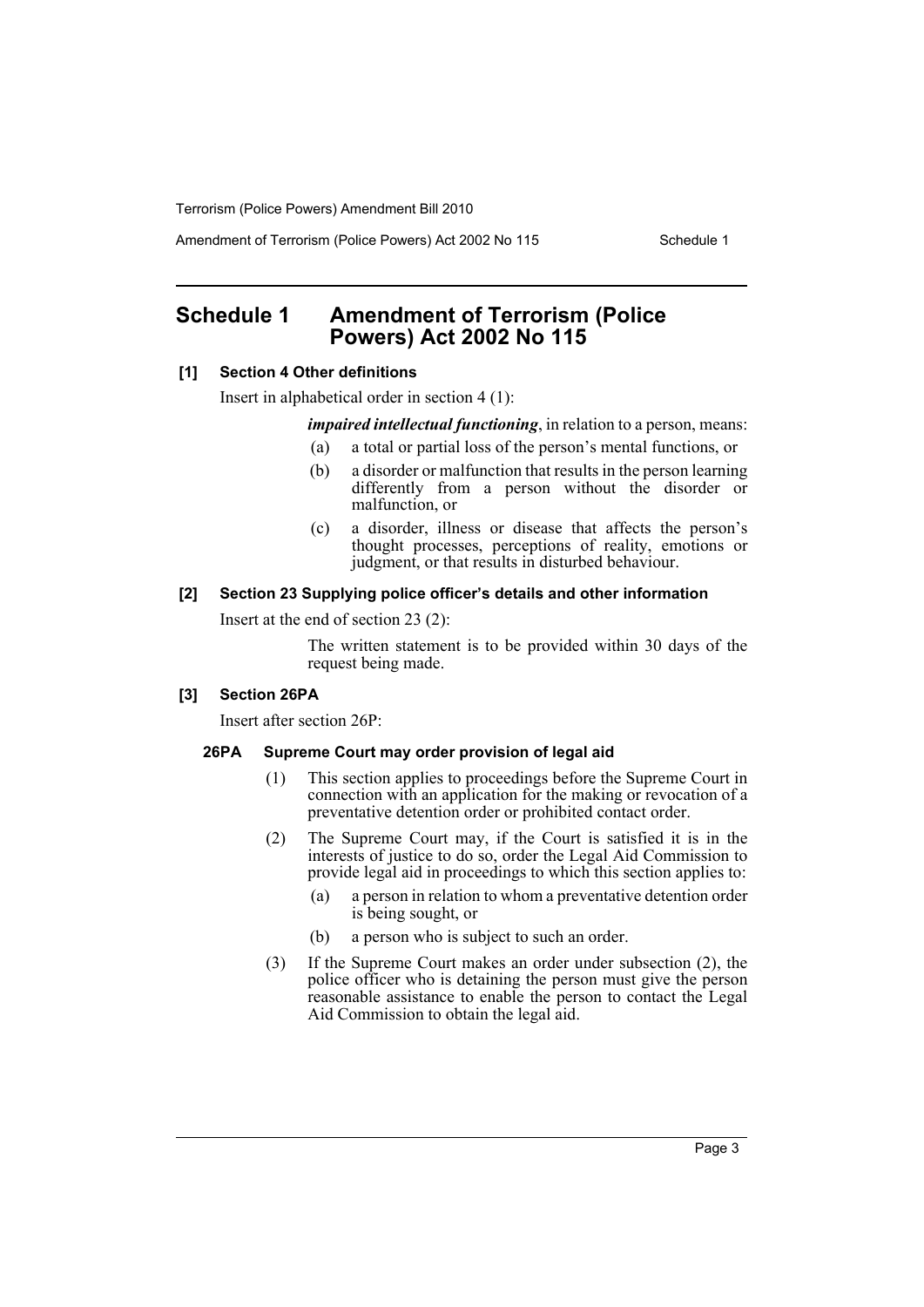Schedule 1 Amendment of Terrorism (Police Powers) Act 2002 No 115

#### **[4] Section 26W Release of person from preventative detention**

Insert after section 26W (1):

(1A) The police officer who is detaining a person under a preventative detention order must release the person from detention under the order as soon as is practicable after the police officer is satisfied that the grounds on which the order was made have ceased to exist.

> **Note.** A person detained under a preventative detention order may be detained under the order at a correctional centre under an arrangement with the Commissioner of Corrective Services under section 26X.

#### **[5] Section 26Y Effect of interim preventative detention order to be explained to person detained**

Insert ",  $26ZF$ " after " $26ZE$ " in section  $26Y(2)(c)$ .

## **[6] Section 26Y (2) (d)**

Insert "and the Police Integrity Commission" after "Ombudsman".

#### **[7] Section 26Z Effect of preventative detention order (other than interim order) to be explained to person detained**

Insert ", 26ZF" after "26ZE" in section 26Z (2) (c).

#### **[8] Section 26Z (2) (d)**

Insert "and the Police Integrity Commission" after "Ombudsman".

## **[9] Section 26ZG Contacting lawyer**

Insert after section 26ZG (3):

(3A) Without limiting the assistance that may be given to a person under subsection (3), the police officer may refer the person to the Legal Aid Commission.

## **[10] Section 26ZGA**

Insert after section 26ZG:

#### **26ZGA Contacting chaplain**

- (1) The person being detained is entitled to contact an authorised chaplain.
- (2) The form of contact that the person being detained is entitled to have with an authorised chaplain under subsection (1) is limited to visits by the authorised chaplain to the person being detained.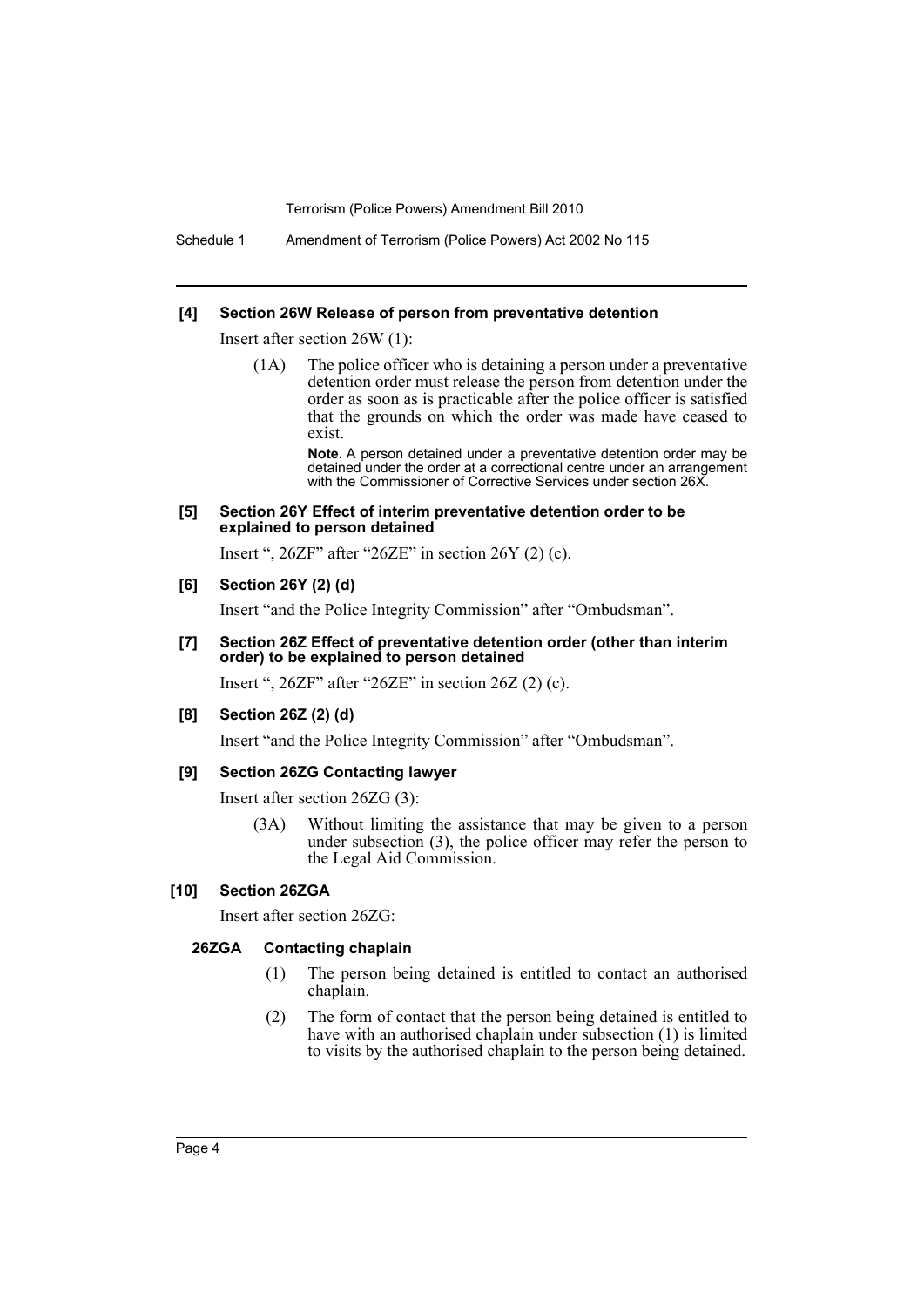- Amendment of Terrorism (Police Powers) Act 2002 No 115 Schedule 1
	- (3) In this section, *authorised chaplain* means:
		- (a) a person who is authorised under the *Crimes (Administration of Sentences) Act 1999* to perform the functions of a chaplain in a correctional centre, and **Note.** Clause 59 of the *Crimes (Administration of Sentences) Regulation 2008* provides for the accreditation of chaplains by the Commissioner of Corrective Services.
		- (b) in relation to a person being detained under a preventative detention order who is under 18 years of age and who is detained in a detention centre within the meaning of the *Children (Detention Centres) Act 1987*—a minister of religion authorised by the Chief Executive of Juvenile Justice, Department of Human Services to minister to detainees at that detention centre.

### **[11] Section 26ZH Special contact rules for person under 18 or with impaired intellectual functioning**

Omit section 26ZH (1) (b). Insert instead:

(b) has impaired intellectual functioning.

## **[12] Section 26ZH (7)**

Insert after section 26ZH (6):

(7) The police officer who is detaining a person under a preventative detention order is, as far as is reasonably practicable, to assist the person in exercising the person's entitlement to contact under this Division.

## **[13] Sections 26ZI (1) and 26ZJ**

Insert ", 26ZGA" after "26ZG" wherever occurring.

#### **[14] Section 26ZI Monitoring contact with family members, lawyers etc under sections 26ZE, 26ZG, 26ZGA and 26ZH**

Insert after section 26ZI (6):

- (7) However, a monitor does not commit an offence under subsection (6) in relation to the disclosure of information to a lawyer for the purpose of obtaining advice as to:
	- (a) whether the information is information communicated between the detainee and the detainee's lawyer for one of the purposes referred to in section 26ZG, and
	- (b) the monitor's obligations under this Act in relation to that information.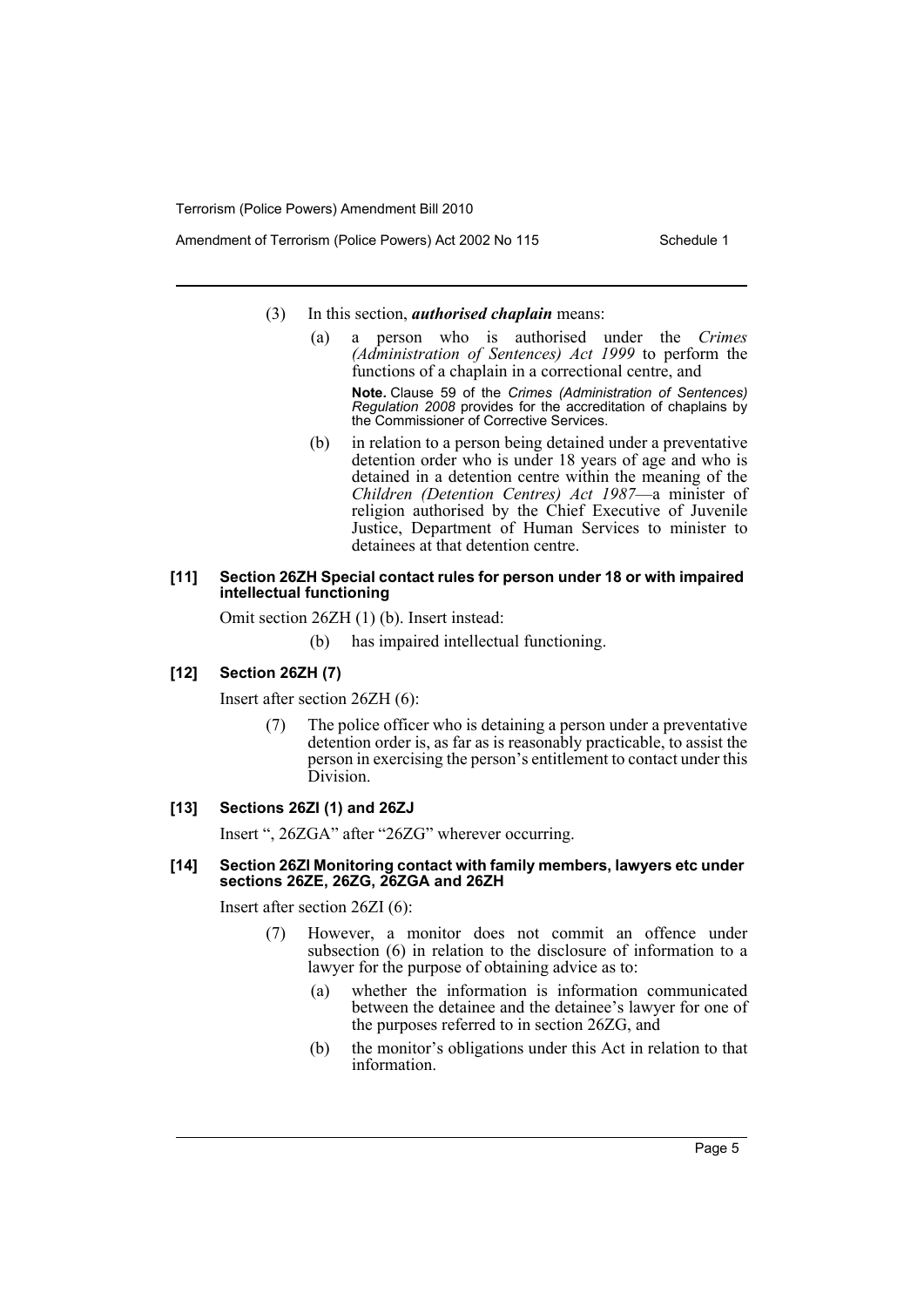Schedule 1 Amendment of Terrorism (Police Powers) Act 2002 No 115

## **[15] Section 26ZL Taking fingerprints, recordings, samples of handwriting or photographs**

Omit section 26ZL (5) (b) and (6) (b). Insert instead: (b) has impaired intellectual functioning,

### **[16] Section 26ZL (11)**

Omit "incapable of managing his or her affairs". Insert instead "has impaired intellectual functioning".

#### **[17] Section 26ZO Monitoring by Ombudsman**

Omit "For the period of 5 years after the commencement of this Part, the" from section  $26ZO(1)$ .

Insert instead "The".

### **[18] Section 26ZO (4) (c)**

Insert at the end of section 26ZO (4) (b):

and

(c) every 3 years after that,

#### **[19] Section 26ZO (8)**

Omit "may". Insert instead "is to".

#### **[20] Section 27A Definitions (as amended by the Courts and Crimes Legislation Amendment Act 2008)**

Insert after section 27A (1):

- (2) In this Part, *terrorist act* includes an offence against section 310J of the *Crimes Act 1900* (Membership of terrorist organisation). In that case, a reference in this Part:
	- (a) to a terrorist act that has been, is being, or is likely to be, committed is a reference to an offence against that section that is being committed, and
	- (b) to responding to or preventing a terrorist act is a reference to obtaining or providing evidence of the commission of an offence against that section.

## **[21] Section 27W Destruction of records**

Omit the section.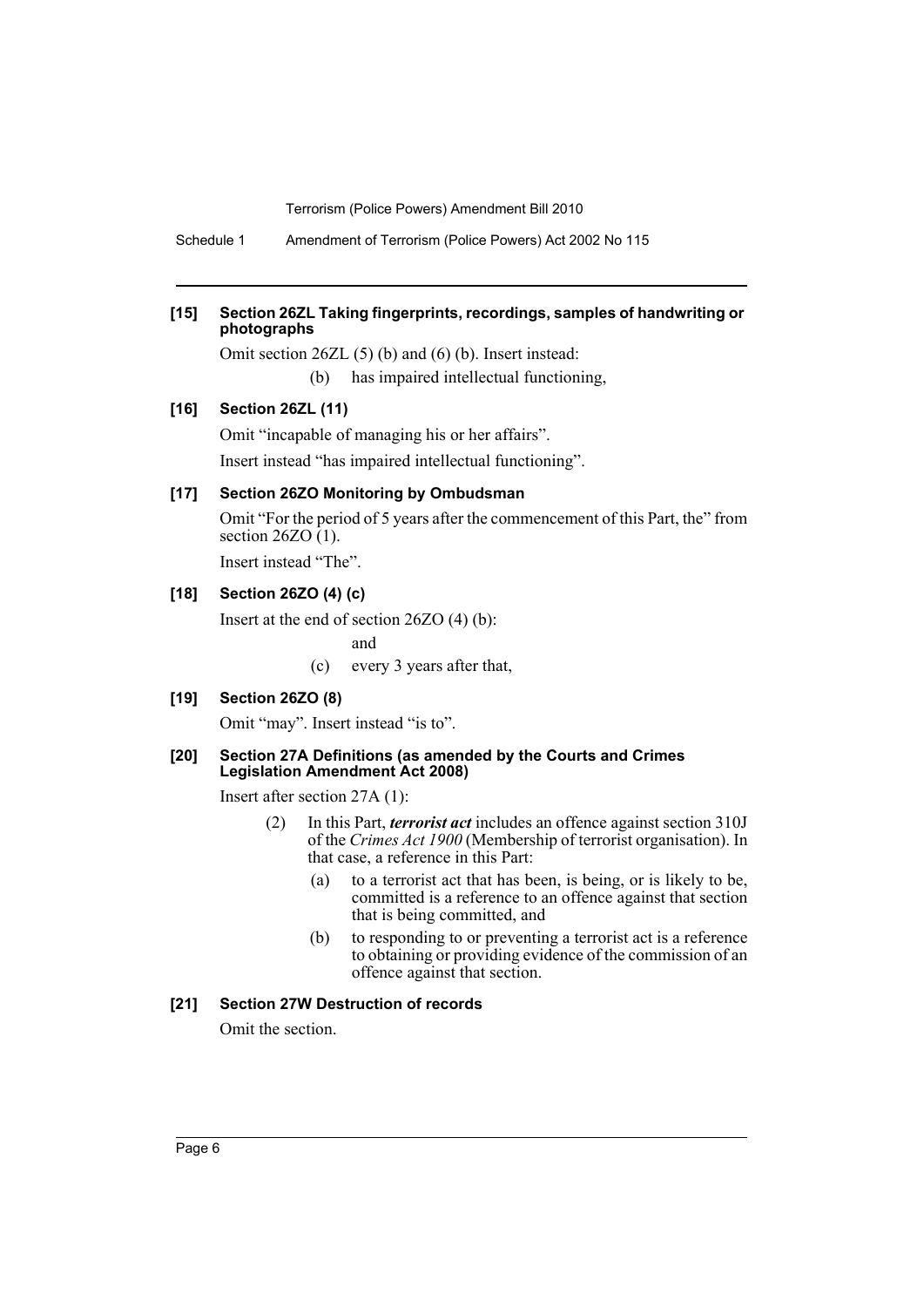Amendment of Terrorism (Police Powers) Act 2002 No 115 Schedule 1

### **[22] Section 27ZC Monitoring by Ombudsman**

Omit "For the period of 2 years after the commencement of this Part (as inserted by the *Terrorism Legislation Amendment (Warrants) Act 2005*), the" from section 27ZC (1).

Insert instead "The".

## **[23] Section 27ZC (3)**

Omit "as soon as practicable after the expiration of that 2-year period".

Insert instead "every three years".

## **[24] Section 27ZC (4) and (5)**

Omit "Minister" wherever occurring. Insert instead "Attorney General".

## **[25] Section 27ZC (7) and (8)**

Omit section 27ZC (7). Insert instead:

- (7) The report is to be included with the report prepared by the Ombudsman under section 26ZO so long as the requirements of this section are complied with in relation to the report prepared under this section.
- (8) The first report under this section after the commencement of the *Terrorism (Police Powers) Amendment Act 2010* is to be prepared at the same time as the next report under section 26ZO is to be prepared.

### **[26] Section 36 Review of Act**

Omit section 36 (2). Insert instead:

(2) The review is to be undertaken, every 3 years, as soon as possible after the reports of the Ombudsman under sections 26ZO and 27ZC have been tabled in each House of Parliament.

### **[27] Schedule 1 Conduct of personal searches**

Omit clause 6 (9) of the Schedule.